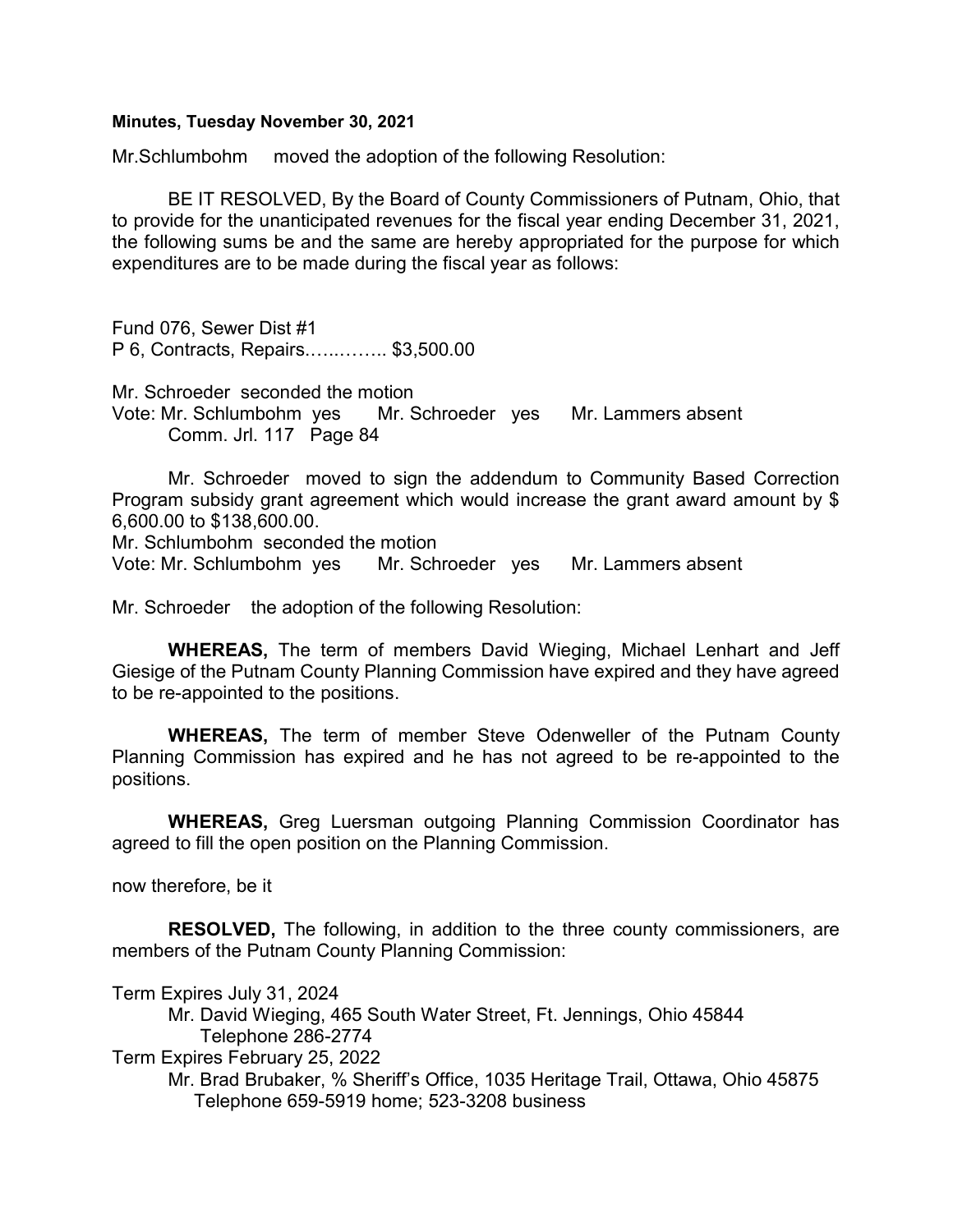Mr. Steve Leopold, 11226 St. Rt. 15, Ottawa, Ohio 45875 Telephone 523-4124 Term Expires March 30, 2022 Mr. Roger Kruse, 10695 St. Rt. 12, Columbus Grove, Ohio 45830 Telephone 419-659-2722 Term Expires May 23, 2022 Mrs. Kim Rieman, % Putnam Co. Health Dept., 256 Williamstown Rd., P.O. P.O. Box 330, Ottawa, OH 45875 Telephone 523-5608 business Term Expires July 26, 2023 Mr. Michael L. Lenhart. 104 W. Laura Lane, Ottawa, Ohio 45875 Telephone 523-6931 business Mr. Jeff Giesige 8703 Road 2, Leipsic, Ohio 45856 Telephone 523-5159 business Term Expires March 17, 2024 Mr. Greg Luersman, 19191 Rd. 20-S, Ft. Jennings, Ohio Telephone 523-8715 Mr. Schlumbohm seconded the motion Vote: Mr. Schlumbohm yes Mr. Schroeder yes Mr. Lammers absent Comm. Jrl. 117 Page 85

Mr. Schroeder moved the adoption of the following Resolution:

 BE IT RESOLVED, By the Board of County Commissioners of Putnam, Ohio, that to provide for the unanticipated revenues for the fiscal year ending December 31, 2021, the following sums be and the same are hereby appropriated for the purpose for which expenditures are to be made during the fiscal year as follows:

Fund 014, REA J 6, Other Expense..…..\$ 4,379.50 Mr. Schlumbohm seconded the motion Vote: Mr. Schlumbohm yes Mr. Schroeder yes Mr. Lammers absent Comm. Jrl. 117 Page 86

## Now and Then Purchase orders

Sewer Dist #2..................Purchase order 43329 Sewer Dist #1………………Purchase order 43331 County General……………Purchase order 43332 Mr. Schlumbohm moved to approve the then and now purchase orders. Mr. Schroeder seconded the motion.

Vote: Mr. Schlumbohm yes Mr. Schroeder yes Mr. Lammers absent Exceptions: Mr. Schlumbohm none Mr. Schroeder none Mr. Lammers Comm. Jrl. 117, Page 87

## Purchase orders and travel requests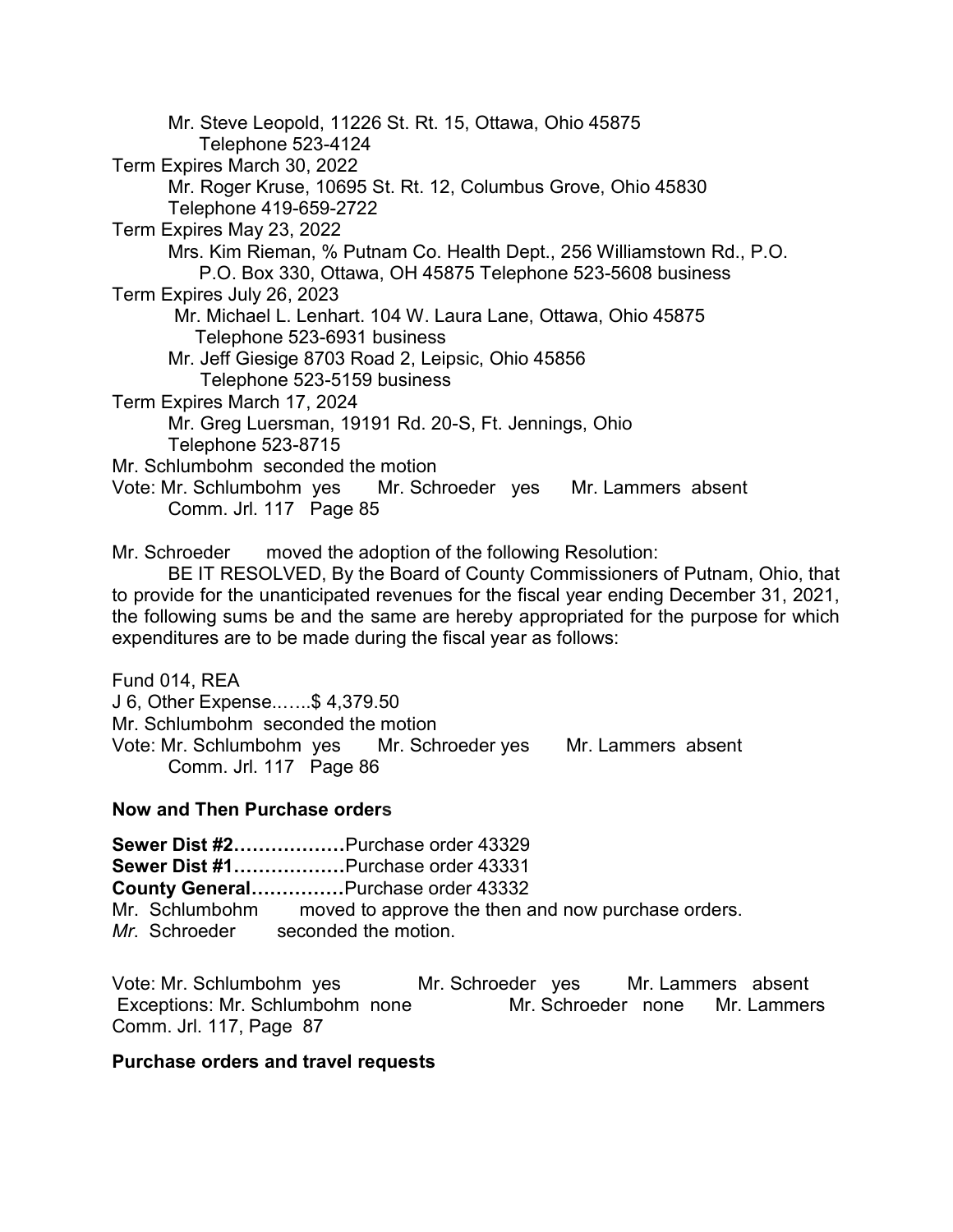Ag Complex……Purchase order to Lima Security for monitoring service at Ag Complex Dec-Feb for \$ 131.85.

Veteran Service Commission…..Purchase order to Kohls' Inc for food vouchers for \$ 10,000.00. Blanket purchase order for veteran hospital transportation for \$ 10,000.00. Purchase order to American Legion flags for \$ 1400.00. Purchase order to 4 imprint for pop up tent \$ 3200.00. Purchase order to Fun Factory for pins for \$ 4,000.00. Purchase order to US Flag Maker for burial flags for \$ 12,000.00. Purchase order to Centec Cast Metal Products for bronze markers for \$ 13,000.00.

Sewer Dist #1.....Purchase order Water Equipment Co. for an extra 5 hp gould pump for \$ 4300.00.

Board of Elections….Blanket Purchase order for postage for \$ 4000.00.

Solid Waste Dist Disp Fees…..Purchase order to Putnam Co Sentinel for public notice for Solid Waste Plan update hearing for \$ 334.10.

County General…..Purchase order to Village of Ottawa for year 2 of 10 for heavy rescue agreement for \$ 5,000.00. Purchase order to Village of Kalida for year 2 of 10 for heavy rescue agreement for \$ 5,000.00.

Mr. Schlumbohm moved to approve the purchase orders and travel requests. Mr. Schroeder seconded the motion.

Vote: Mr. Schlumbohm yes Mr. Schroeder yes Mr. Lammers absent Exceptions: Mr. Schlumbohm none Mr. Schroeder none Mr. Lammers

Mr. Schroeder called the meeting to order with Mr. Schlumbohm by reciting the Pledge of Allegiance. Mr. Lammers joined via teleconference.

Mike Klear and Brian Hilvers stopped in to inform the Commissioners Schroeder and Schlumbohm and Commissioner Lammers via teleconference. Brian and Nancy attended a chief's meeting and were informed that the ambulance prices will be going up December 1 and will be going up 5% again in the coming year. Klear said they will be signing the purchase agreement to get the lower price for December 1 on a new ambulance. A new squad will not be in for 9-10 months. Job appointment papers for Brian Hilvers were submitted. They will be closing the office to attend a funeral for an employee who passed away unexpectedly. Brian is working on the job descriptions and updating the EMS employee handbook. The requirements for ambulette drivers were discussed.

Commissioners Schroeder Schlumbohm and Lammers held discussions on the appraisal results on the property located across the road from the fairgrounds. The appraisal will be sent to the Prosecutor to review.

Lori Brodie of State Auditor's office stopped in to drop off 2022 desk calendars and get updates on the ARP funds. The Commissioners explained the possibility of a building at the fairgrounds.

The business agenda was held with Commissioners Schroeder and Schlumbohm and Cindy Landwehr, Clerk. Commissioner Lammers listened via teleconference.

Tim Schnipke stopped in to give the Commissioners an update on the sewer pump readings since the timers were replaced.